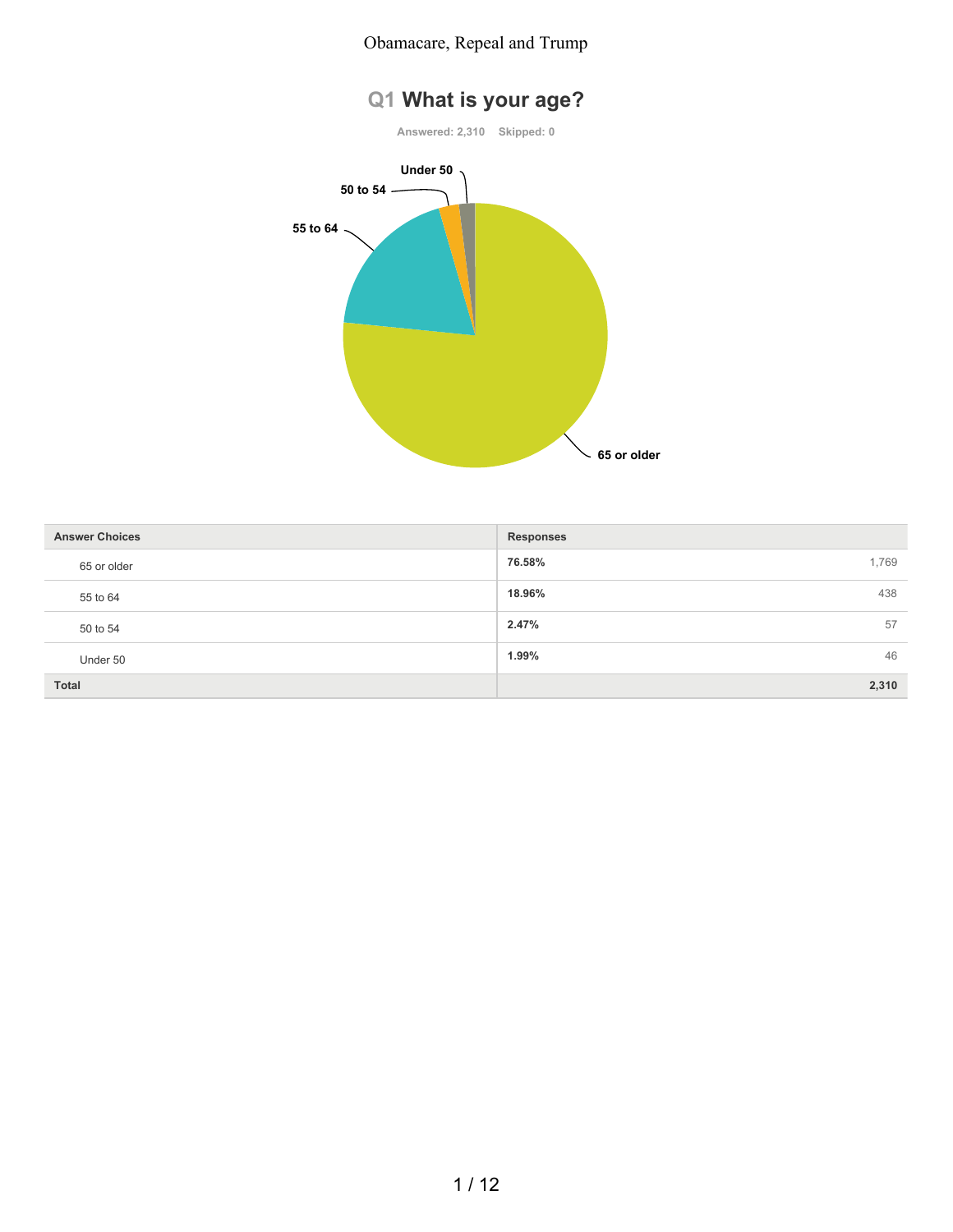

# **Q2 How do you think Trump is doing so far?**

| <b>Answer Choices</b> | <b>Responses</b> |
|-----------------------|------------------|
| Very Good             | 1,827<br>79.23%  |
| Good                  | 442<br>19.17%    |
| Not Good              | 0.74%<br>17      |
| Poor                  | 20<br>$0.87\%$   |
| <b>Total</b>          | 2,306            |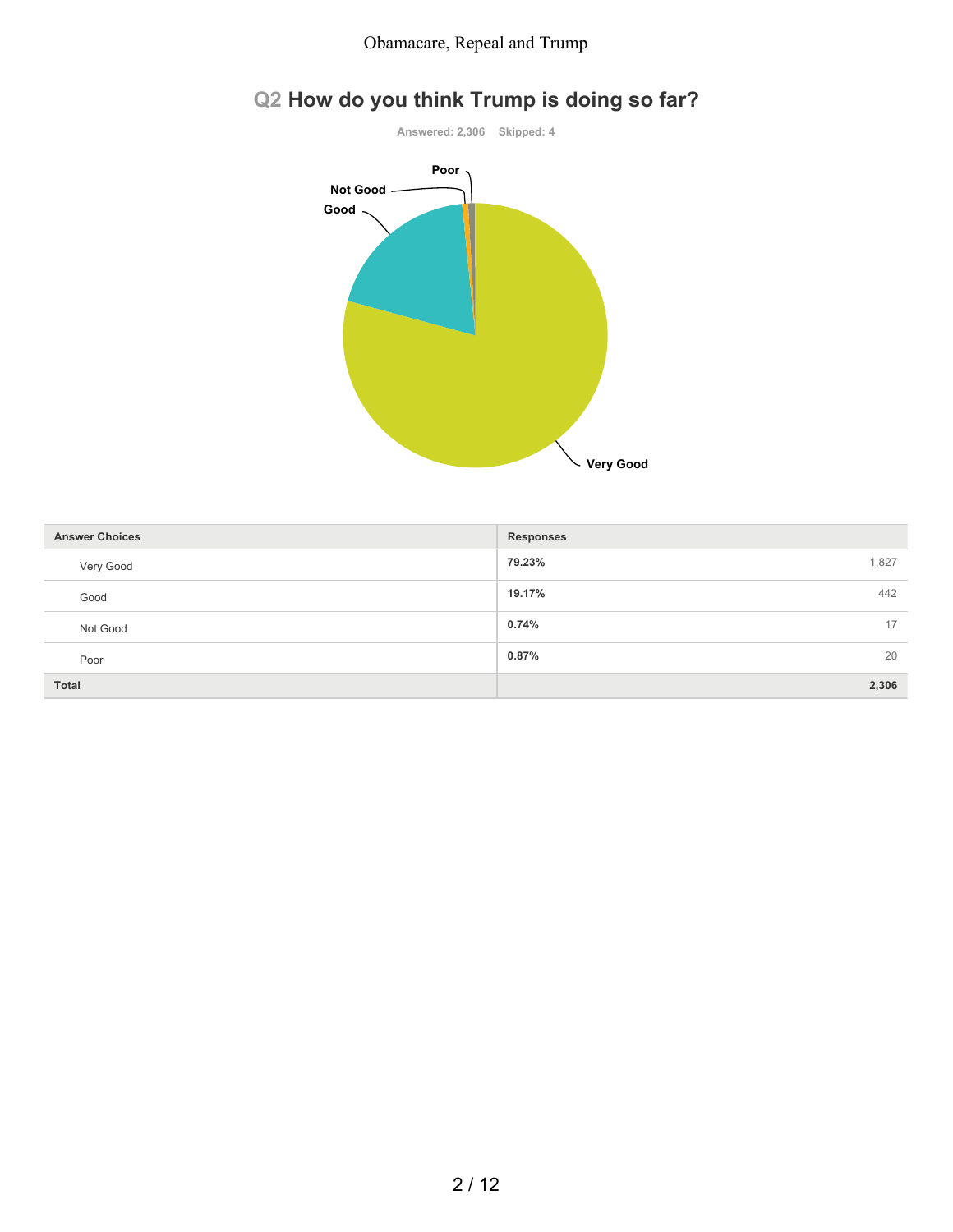

| <b>Answer Choices</b>                         | <b>Responses</b> |
|-----------------------------------------------|------------------|
| Repealed with no replacement ready            | 40.23%<br>924    |
| Repealed only if there is a replacement ready | 1,284<br>55.90%  |
| Repaired                                      | 3.35%<br>77      |
| Left in place                                 | 0.52%<br>12      |
| <b>Total</b>                                  | 2,297            |

#### 3 / 12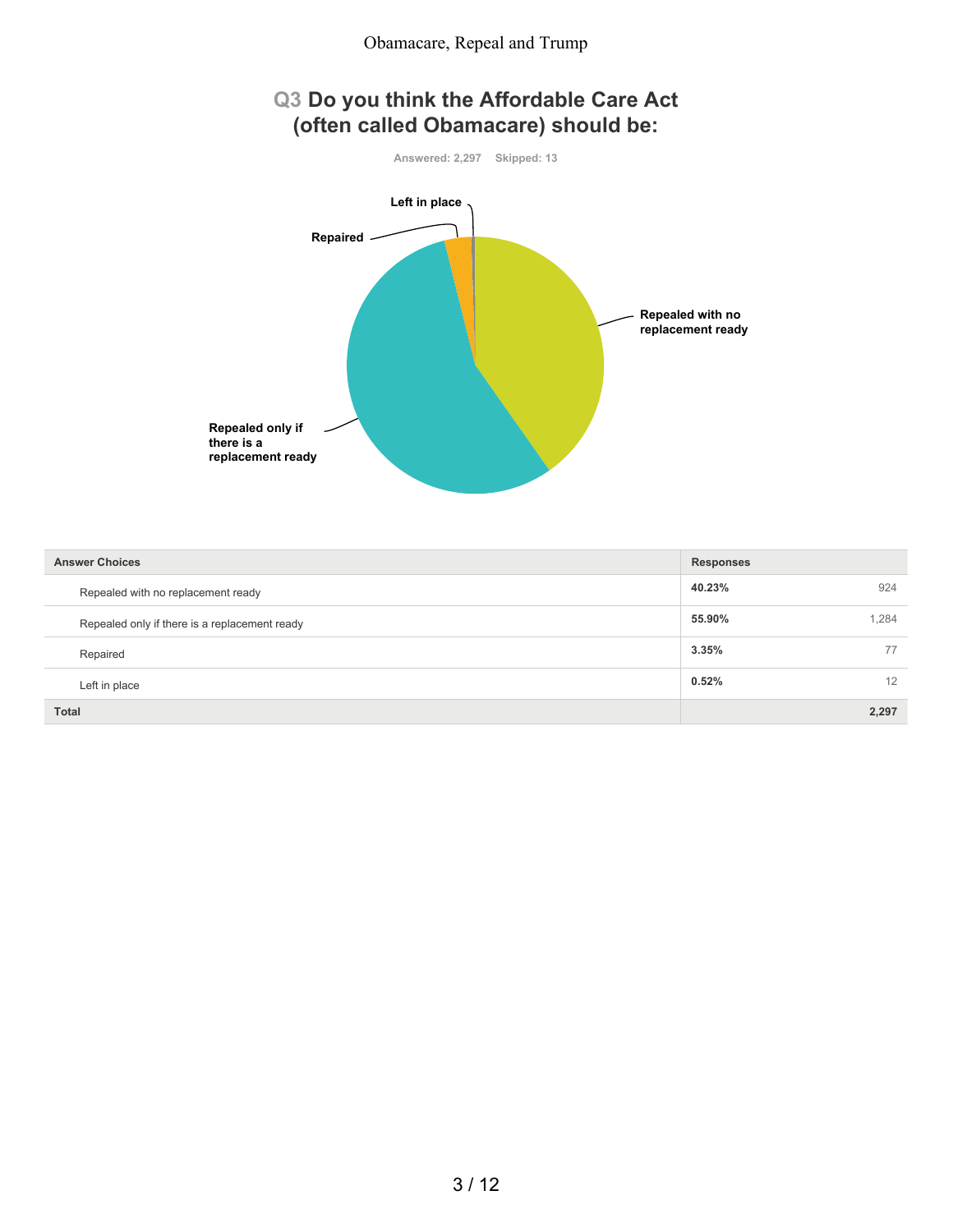## **Q4 Do you think the cuts to Medicare enacted by Obamacare should be rescinded and the full payments restored?**



| <b>Answer Choices</b> | <b>Responses</b> |
|-----------------------|------------------|
| Yes                   | 96.33%<br>2,203  |
| No                    | 3.67%<br>84      |
| <b>Total</b>          | 2,287            |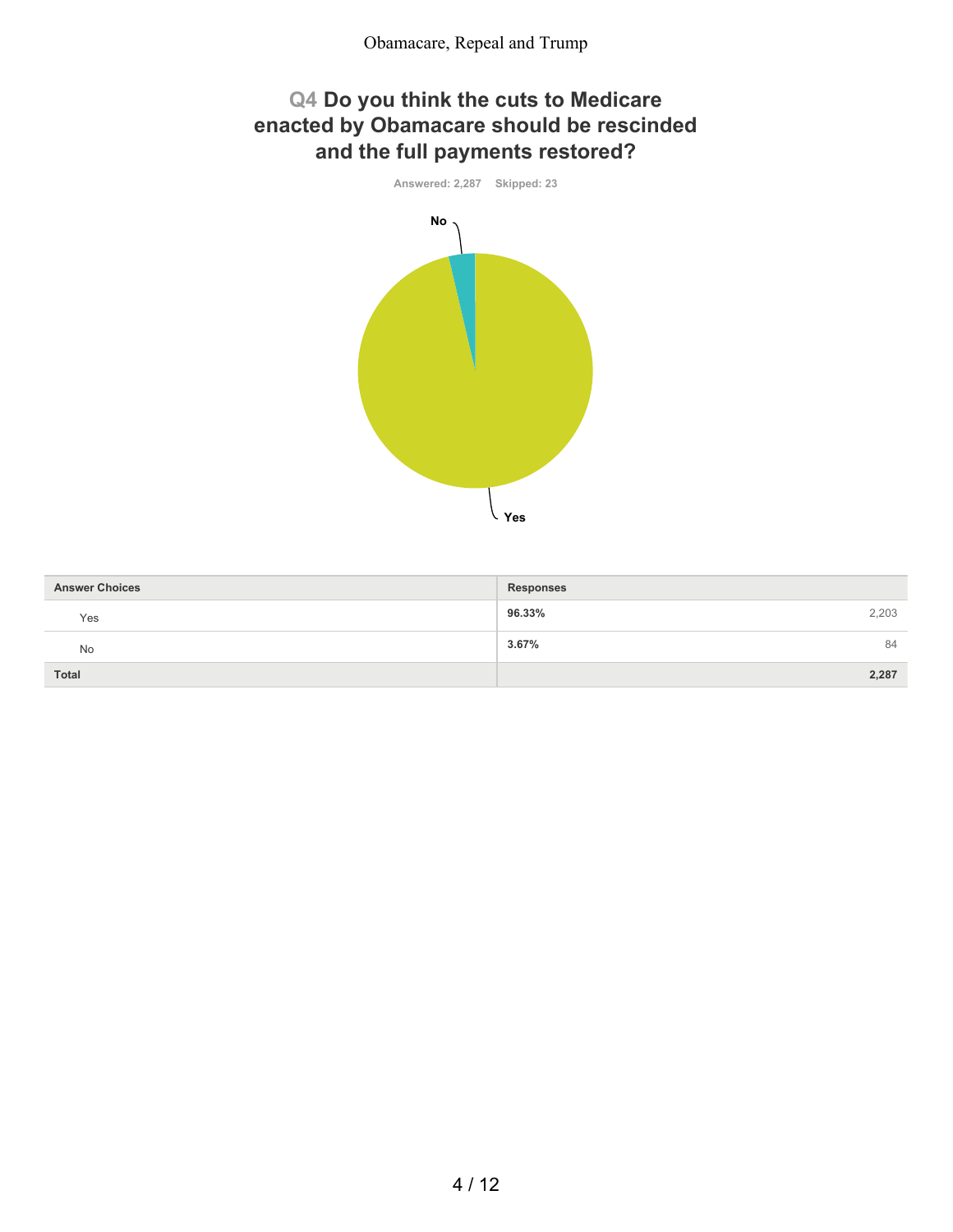### **Q5 \$700 Billion Dollars were cut from Medicare to pay for the ACA (Obamacare), how much of those cuts should be kept by the government to help pay for the ACA (Obamacare) replacement?**



| <b>Answer Choices</b> | <b>Responses</b> |
|-----------------------|------------------|
| None                  | 74.20%<br>1,703  |
| Some                  | 17.30%<br>397    |
| All                   | 8.50%<br>195     |
| <b>Total</b>          | 2,295            |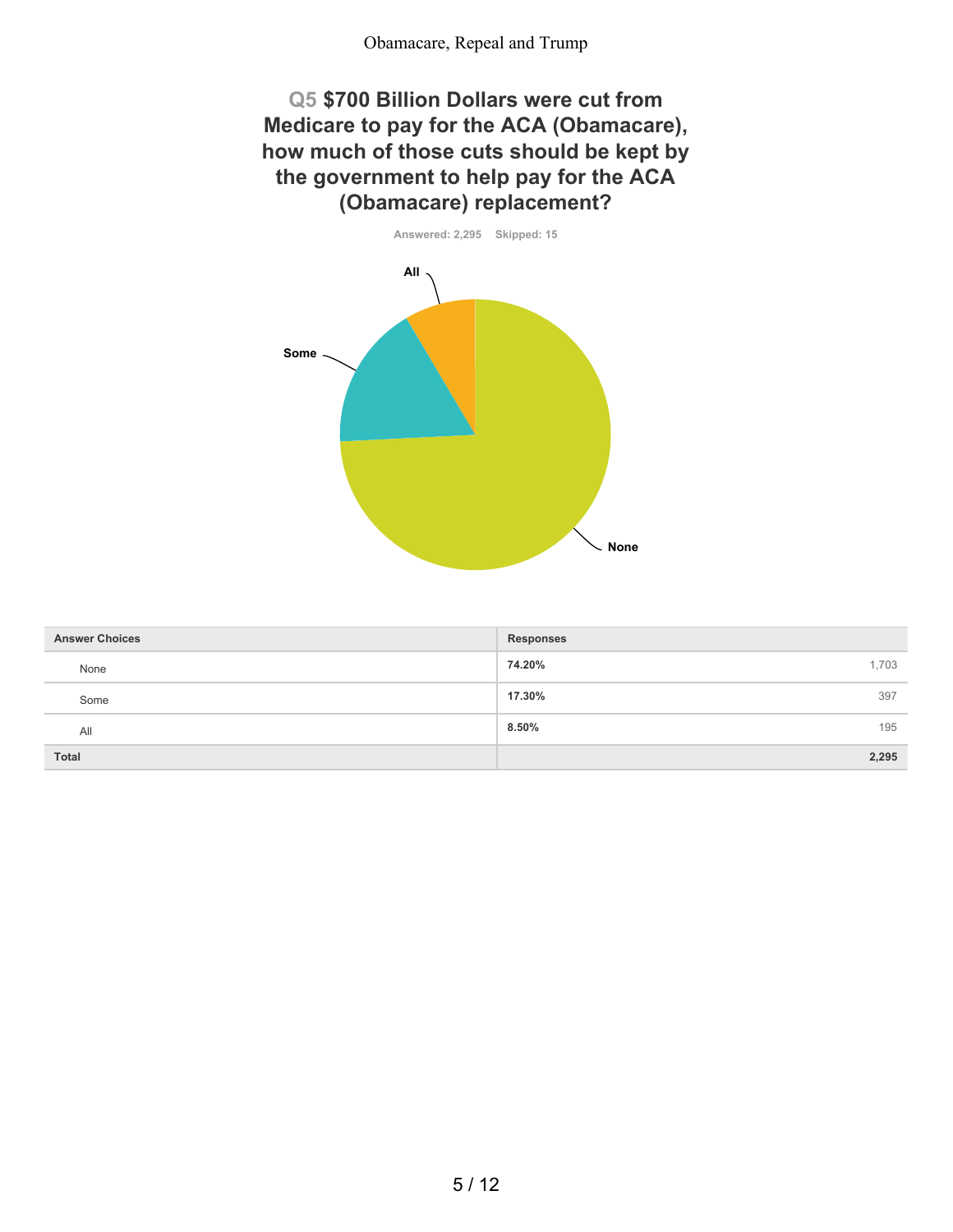**Q6 Many have projected that Medicare will become insolvent (able to pay only 87% of its part A [hospital] payments) by 2028. Many in Congress have proposed different ways to fix Medicare. One of those is a voucher program (giving each Medicare eligible patient a voucher to purchase a health care plan from competing insurance companies.) This solution is touted as increasing competition and lowering health care costs. Would solution below do you prefer?**

**Answered: 2,252 Skipped: 58**



| <b>Answer Choices</b>                                                                           |        | <b>Responses</b> |  |
|-------------------------------------------------------------------------------------------------|--------|------------------|--|
| The voucher program instituted immediately.                                                     | 10.12% | 228              |  |
| To have a choice between a voucher program and traditional Medicare.                            | 36.72% | 827              |  |
| The voucher program instituted for those under 50 and traditional Medicare for those over 50.   | 23.71% | 534              |  |
| To have a choice between a voucher program or the traditional Medicare only for those under 50. | 5.51%  | 124              |  |
| Find another solution to the Medicare insolvency problem.                                       | 23.93% | 539              |  |
| Total                                                                                           |        | 2.252            |  |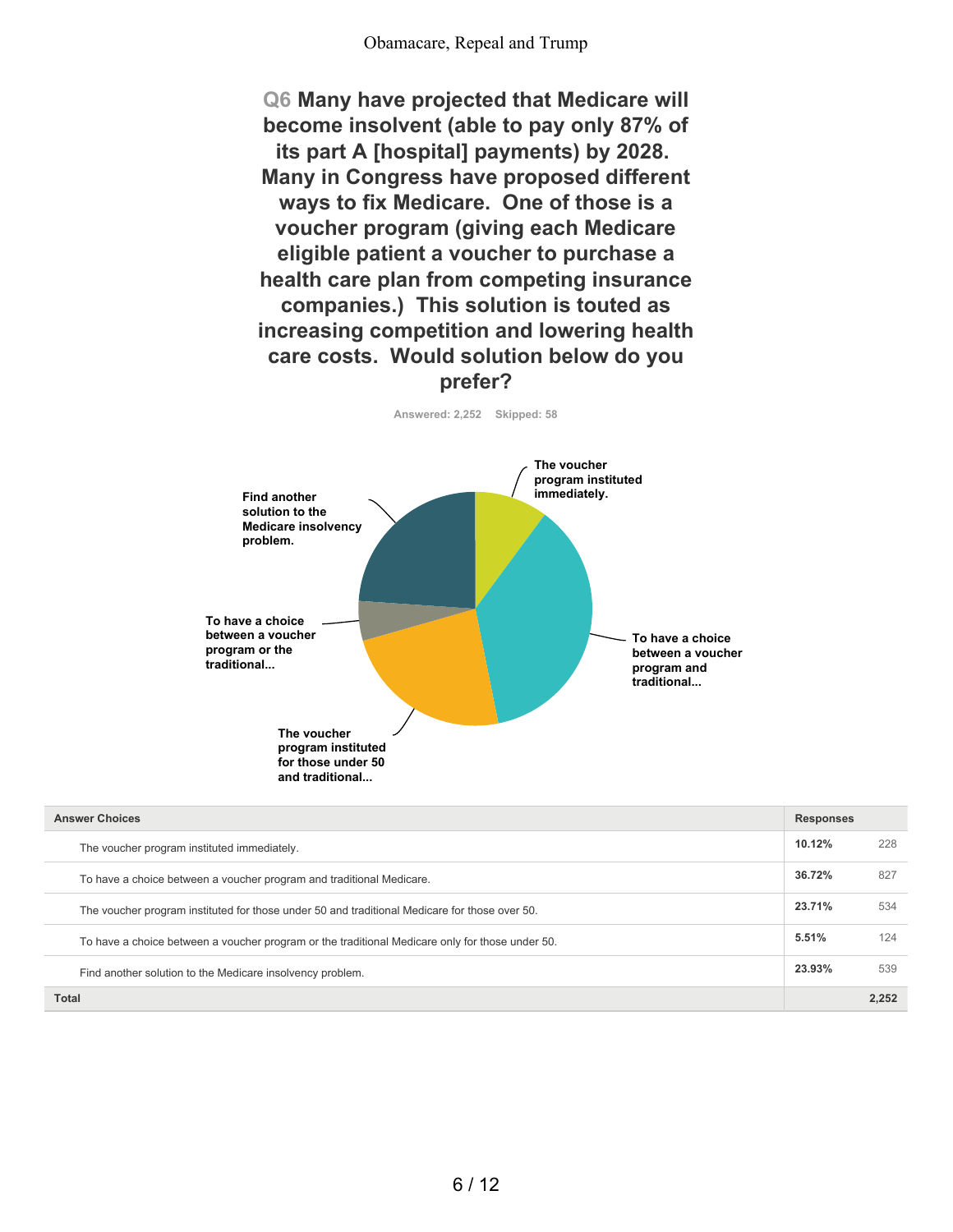#### Obamacare, Repeal and Trump

**Q7 Another fix that would help keep Medicare solvent is raising the age of eligibility. Some say that since we are living longer we should wait longer before we are eligible for Medicare. Which one of the following approaches seems most reasonable to you?**



| <b>Answer Choices</b>                                          | <b>Responses</b> |       |
|----------------------------------------------------------------|------------------|-------|
| Raise the age to 67 right now.                                 | 24.35%           | 558   |
| For those under the age of 50 raise the eligibility age to 67. | 40.84%           | 936   |
| Keep the eligibility age at 65.                                | 34.82%           | 798   |
| <b>Total</b>                                                   |                  | 2.292 |

7 / 12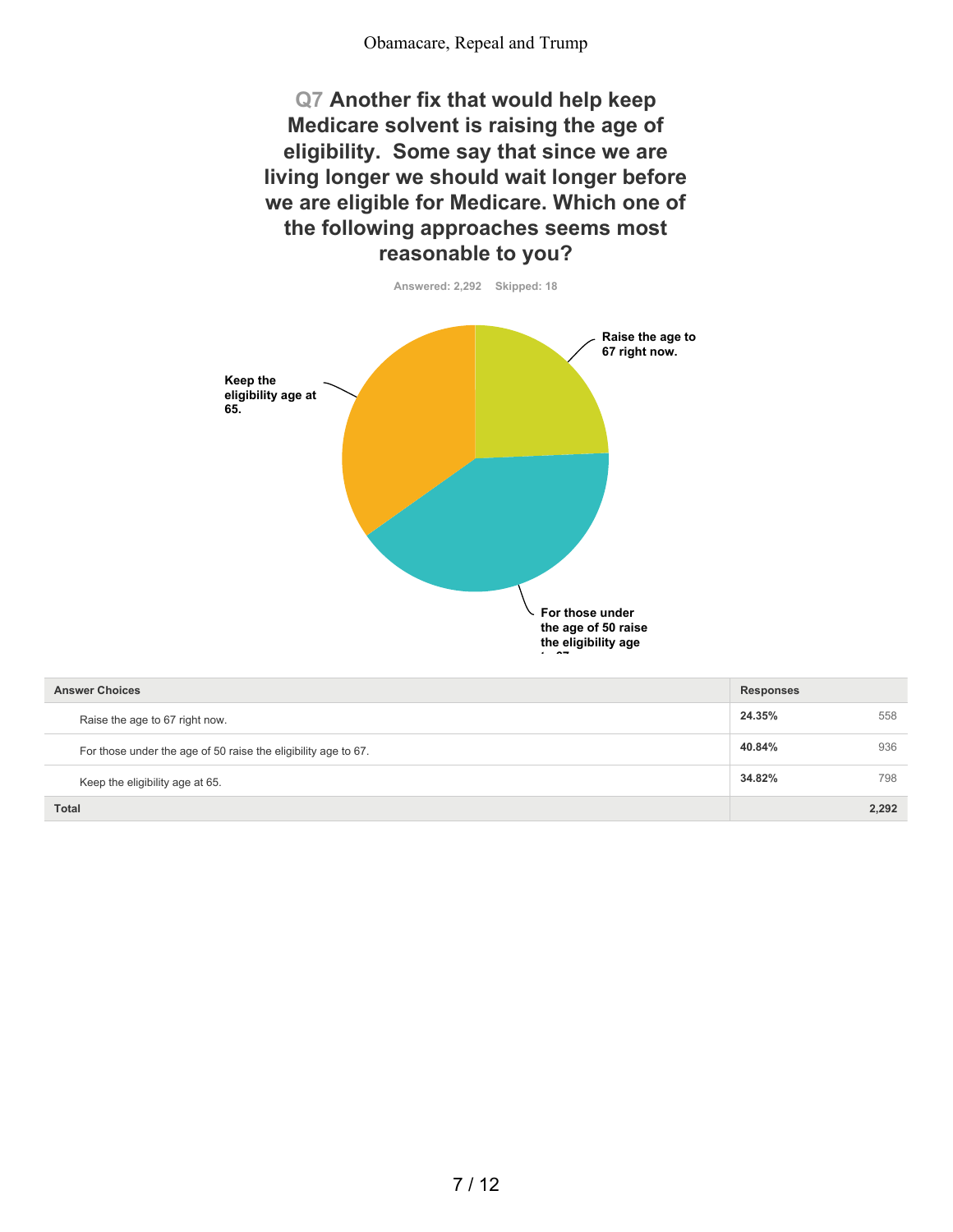## **Q8 Do you think the cost of living adjustment (COLA) for Social Security keeps up with Inflation?**



| <b>Answer Choices</b> | <b>Responses</b> |  |
|-----------------------|------------------|--|
| Yes                   | 5.43%<br>124     |  |
| No                    | 94.57%<br>2,160  |  |
| <b>Total</b>          | 2,284            |  |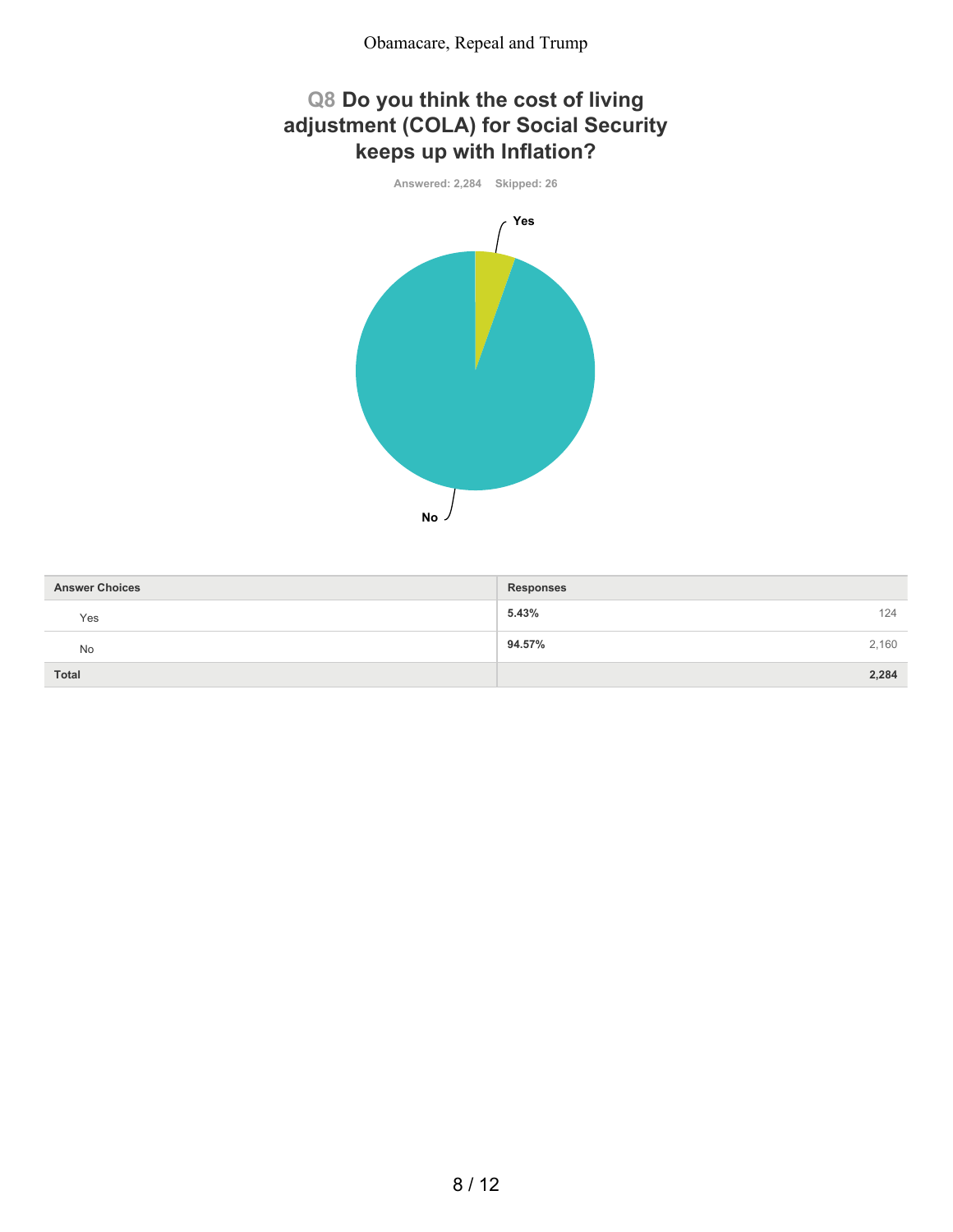**Q9 In 2016 the deduction for Medicare and Social Security is stopped once you have earned \$118,500 for the year. Do you think the cap on deductions should be raised thus adding more money to the trust fund?**



| <b>Answer Choices</b> | <b>Responses</b> |
|-----------------------|------------------|
| Yes                   | 70.97%<br>1,587  |
| No                    | 29.03%<br>649    |
| <b>Total</b>          | 2,236            |